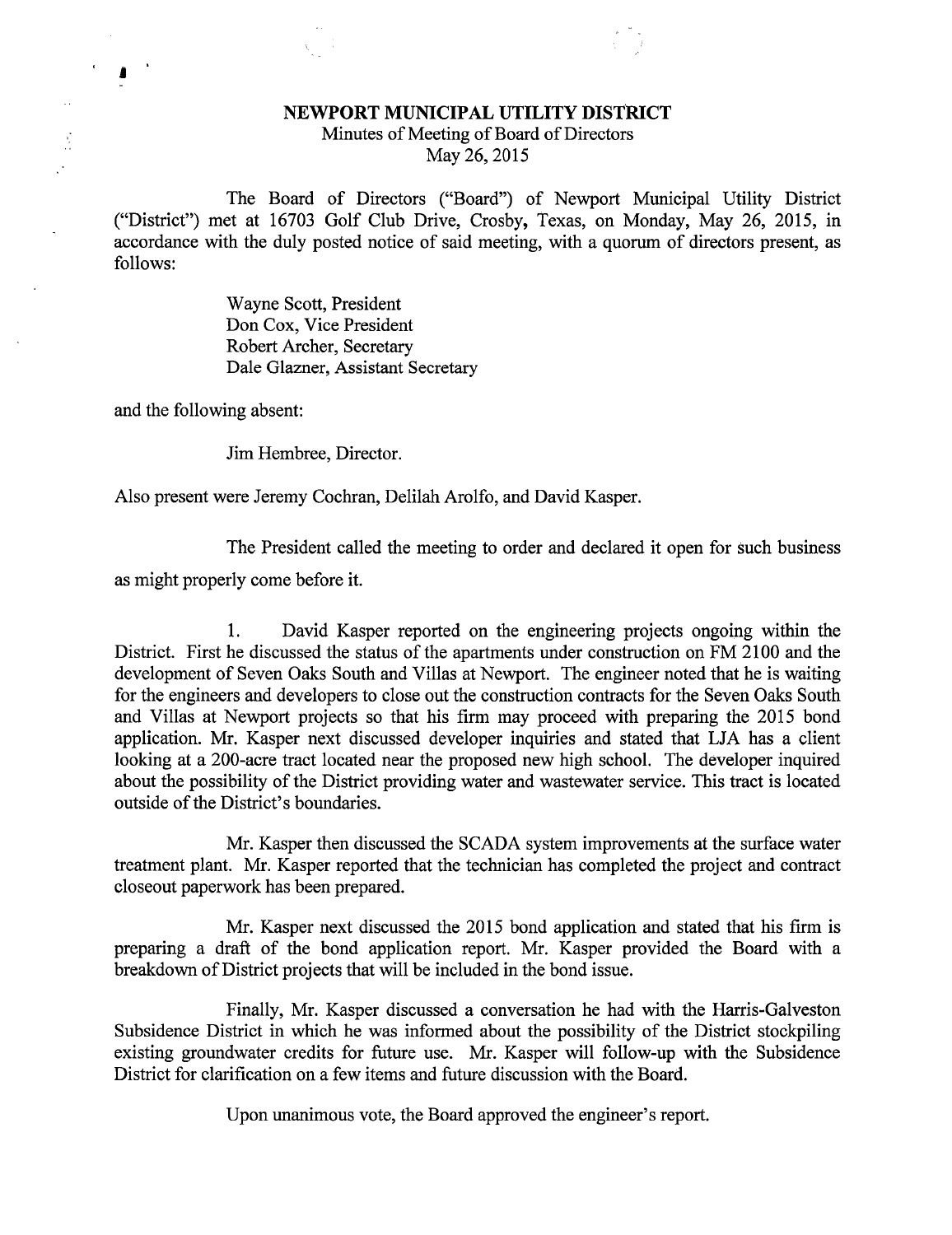2. Jeremy Cochran reported on operations of the water system in the District. Ground water permitted through February 28, 2016 was 178.10 million gallons, and remaining ground water as of April 30, 2015 was 164.912 million gallons. Total ground water produced was 5.015 million gallons, and total surface water produced was 17.418 million gallons. Billed water was 19.965 million gallons with an accountability of 91%.

The operator reported on work completed at the surface water treatment plant, which included rebuilding the actuator on the Filter No. 5 filter to waste valve, changing the motherboard on lagoon pumps, replacing the four inch water meter that served the facility, and replacing a compression coupling on the carbon feed system. Mr. Cochran then discussed the excessive chemical costs that the District is incurring due to the quality of the raw water coming into the treatment plant. The water quality is poor due to excessive rainfall and flooding, and the polymer dosage required to properly treat the water is over 200% higher than under normal conditions. The operator provided various short-term solutions for cost savings to the Board. One scenario presented was to convert to groundwater until the raw water quality from Lake Houston stabilized. Upon unanimous vote, the Board authorized the operator to convert to well water until the water in Lake Houston returned to a quality that is more cost effective to treat. Pending work includes replacing the Filter No. 1 "filter to waste" valve.

Mr. Cochran then discussed the status of the water wells in the system and noted that well motor at Water Plant No. 2 had been damaged due to lightning. A quote for \$15,000 from Alsay, Inc. to pull and repair the motor was provided to the Board. Upon unanimous vote, the Board approved the quote from Alsay, Inc. as presented and authorized the repairs to the well motor. Mr. Cochran informed the Board that an insurance claim would be filed for the lightning damage.

Mr. Cochran then reported on the status of the wastewater system in the District. Total flow for April amounted to 28.471 million gallons, with an average daily flow of 0.949 million gallons. There was 9.9" of rainfall for the month. There was one violation at the facility for the daily max of E. Coli. The plant is permitted a maximum of 394 mg/1 and the sample collected was 411 mg/l. The cause of the violation was identified and corrected, and follow-up sampling results were back in compliance.

The operator next reported on work completed at the wastewater treatment plant, which included installing air diffusers for the non-potable feed system, removing a non-working photo cell for outside lights, replacing a broken two inch valve to install a hose faucet, pressure washing the spiral screen unit and brushes, and replacing a fuse in the Blower No. 2 control panel. Spring Removal performed a sludge haul on Digester No. 2 during the month. Pending work includes analysis training with Envirodyne for laboratory sampling.

Mr. Cochran next discussed the operations of the District lift stations and noted that EFS replaced the motor on Lift Pump No. 2 at Helmsman lift station.

Mr. Cochran then reported on the District work. There were 18 water leaks and main line repairs, four sewer back-up and sewer line repairs, 26 taps, three meters changed out, and five maintenance items.

Upon unanimous vote, the Board approved the operator's report as presented.